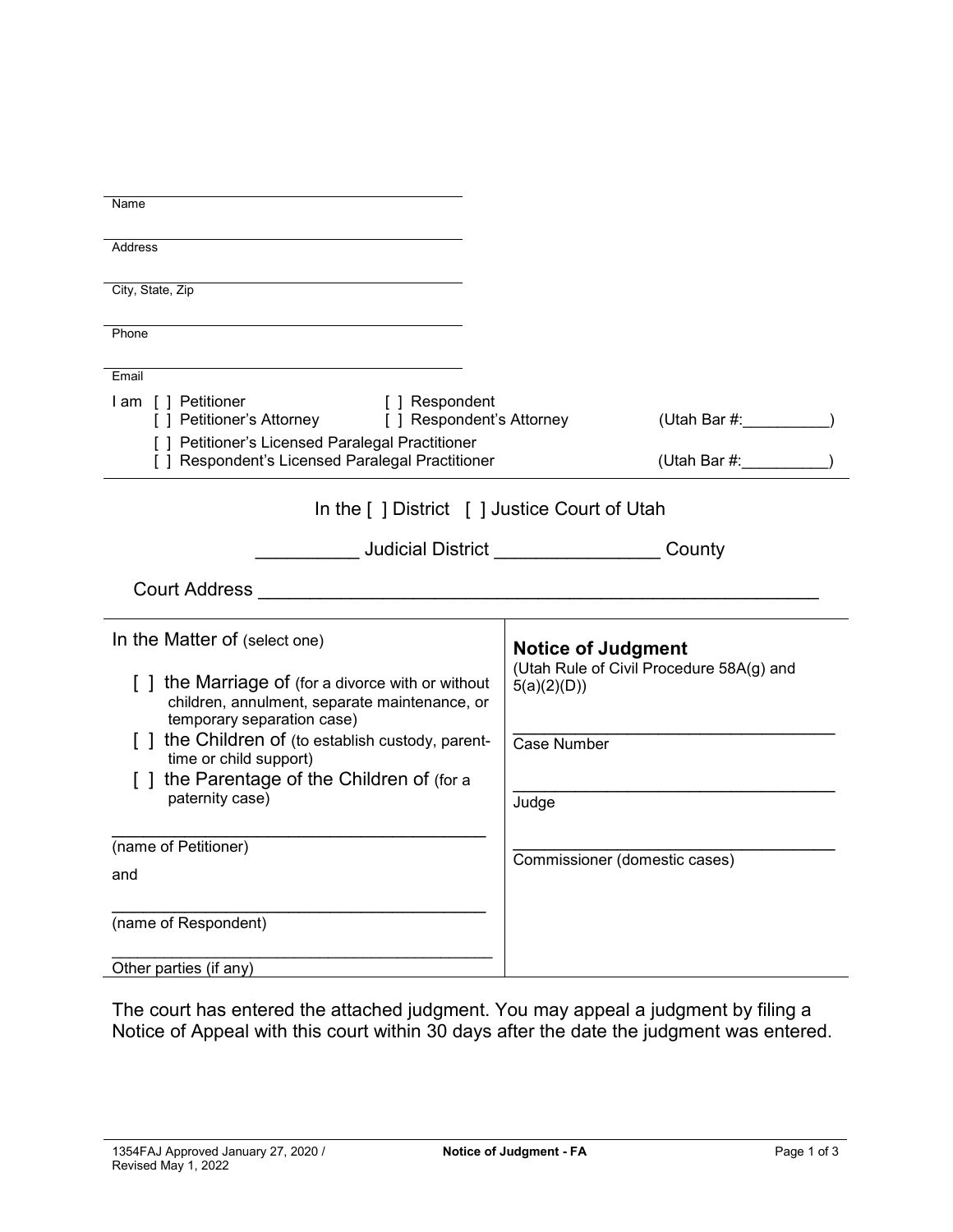| I declare under criminal penalty under the law of Utah that everything stated in this document is true. |                               |
|---------------------------------------------------------------------------------------------------------|-------------------------------|
| Signed at                                                                                               | (city, and state or country). |

| Signature ▶ |  |
|-------------|--|
|-------------|--|

Date

Printed Name